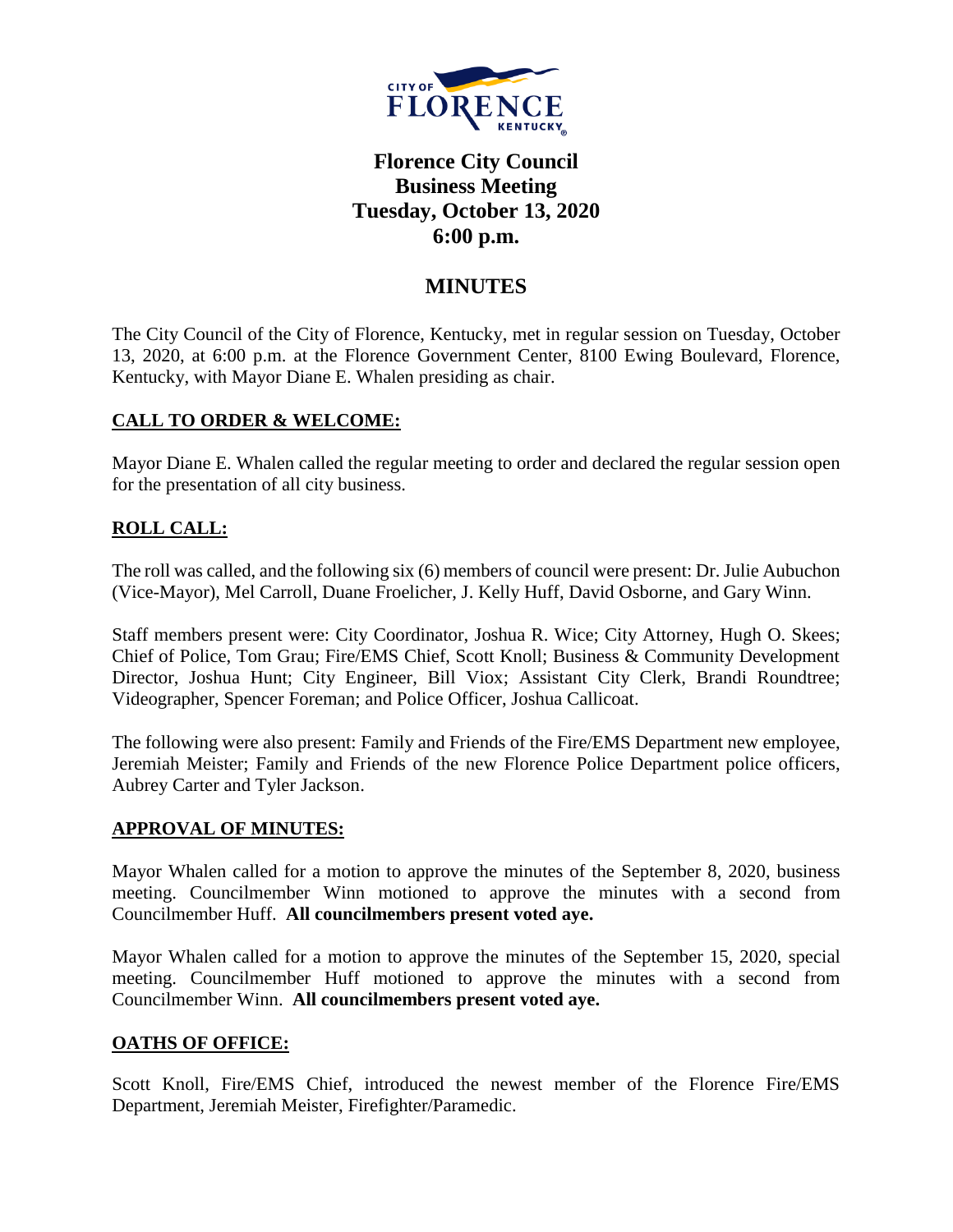Jeremiah came to the Florence Fire/EMS Department from the Burlington Fire Protection District, where was a full-time employee since 2007. Additionally, Jeremiah has seven years of part-time experience with the Belleview McVille Fire Protection District, Crosby Township Fire Department, and Madeira-Indian Hill Joint Fire Department. He has numerous fire and EMS certifications and an extensive fire/EMS training history. Jeremiah resides in Florence with his wife, Jessica, and he is eager to begin the next step in his Fire/EMS career with Florence Fire/EMS Department.

Mayor Whalen administered the oath of office and welcomed Jeremiah to the City of Florence Fire/EMS Department.

Tom Grau, Chief of Police, introduced Tyler Jackson and Aubrey Carter, as the newest members of the Florence Police Department.

Tyler Jackson is 23 years old and currently resides in Crittenden, Kentucky. He is a 2016 graduate of the Community Christian Academy in Independence. He went on take classes at Gateway Community and Technical College and Northern Kentucky University. Tyler is currently a member of the Kentucky National Guard based in Barbourville, Kentucky and has been with them since 2016. Prior to his hire, Tyler worked as a farm hand on the Bates Family Farm in Walton, Kentucky.

Aubrey Carter is 30 years old and currently resides in Georgetown, Kentucky. He is a 2009 graduate of Dixie Heights High School. He went on to attend the College of Mount St. Joseph for a year and then enlisted into the United States Navy. Aubrey spent five years stationed in San Diego, California. Prior to his hire, Aubrey worked at the Boone County Jail since 2019.

Chief Grau appreciated the patience of Tyler and Aubrey during the hiring process due to delays encountered as a result of COVID-19. Chief Grau is excited to be adding Tyler and Aubrey to the department, and they will be leaving for the academy on November 1, 2020.

Mayor Whalen administered the oath of office and welcomed Tyler and Aubrey to the City of Florence Police Department.

## **FIRST READING OF ORDINANCE O-13-20:**

Mayor Whalen read Ordinance O-13-20. An ordinance adopting and approving a zoning map amendment for a special sign district in a Commercial Services/Planned Development/Mall Road Overlay (C-3/PD/MR) zone for an approximate 3.3 acre site located at 8025 Action Boulevard, Florence, Kentucky, to allow an existing roof mounted sign to remain.

The effect of this Ordinance is to allow a zoning map amendment for a Special Sign District in a Commercial Services/Planned Development/Mall Road Overlay (C-3/PD/MR) zone, which would allow an existing roof mounted sign to remain. This Ordinance does not change the zoning of the site, but approves a zoning map amendment for a Special Sign District based on its current zoning.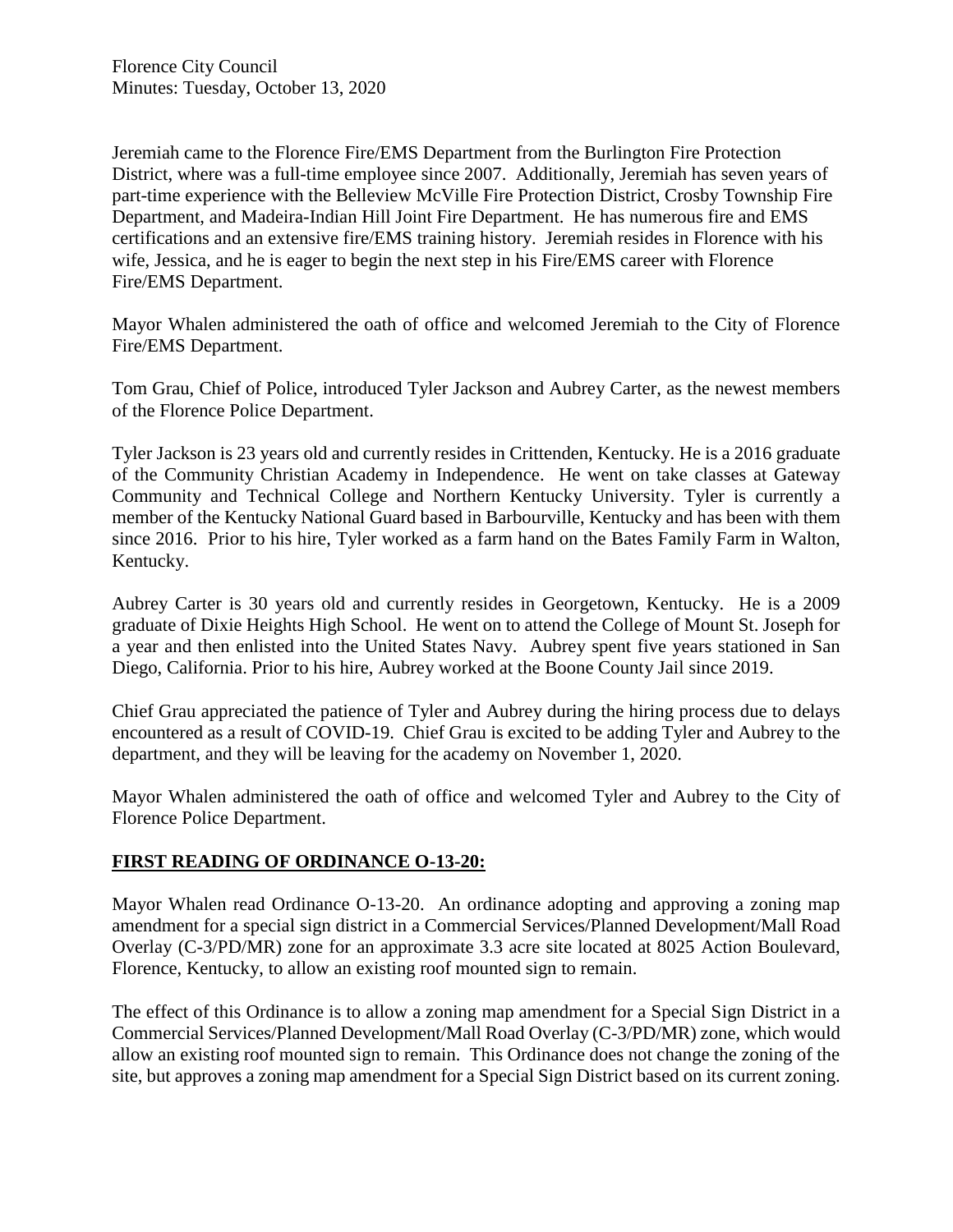The full text of Ordinance O-13-20, including its exhibits, are available for examination in the office of the City Clerk of the City of Florence, Kentucky, in the Florence Government Center, 8100 Ewing Boulevard, Florence, Kentucky, during regular office hours.

Mayor Whalen called upon Joshua Hunt, Business and Community Development Director. Mr. Hunt explained the sign request is for an amendment due to new owners of Harley Davidson as discussed at the previous meeting.

Mayor Whalen called for a motion to approve the first reading of Ordinance O-13-20. Councilmember Huff motioned to approve, with a second from Councilmember Carroll. **All councilmembers present voted aye.** 

## **MUNICIPAL ORDER MO-14-20:**

Mayor Whalen read Municipal Order MO-14-20. A Municipal Order reversing a recommendation from the Boone County Planning Commission contained in Resolution No. R-20-006-A and denying the request of James Titus, AIA (applicant) for Luong M. Pham and Thu Ha T Le (Owners) for a zoning map amendment from Residential One Family (R1F) to Commercial One (C-1) for a 0.63 acre tract located on the southwest corner of the US42/Dilcrest Drive intersection, Florence, Kentucky, to allow commercial and office uses.

Mayor Whalen called upon Joshua Hunt, Business and Community Development Director. Mr. Hunt advised based on discussions at the previous meeting and recommendations of the Florence Planning and Zoning Committee, it was the recommendation of the committee to reverse the recommendation of the Resolution from the Boone County Planning Commission and deny the request.

Mayor Whalen called for a motion to approve Municipal Order MO-14-20. Councilmember Carroll motioned to approve Municipal Order MO-14-20 with a second from Councilmember Osborne. **All councilmembers present voted aye.**

## **MUNICIPAL ORDER MO-15-20:**

Mayor Whalen read Municipal Order MO-15-20. A Municipal Order approving the reappointment of Phillip Yannarella to the City of Florence Urban Forest Commission for a three (3) year term.

Councilmember Carroll was appreciative of citizens taking the time to be involved on the boards and commissions as volunteers.

Mayor Whalen called for a motion to approve Municipal Order MO-15-20. Councilmember Aubuchon motioned to approve Municipal Order MO-15-20 with a second from Councilmember Winn. **All councilmembers present voted aye.**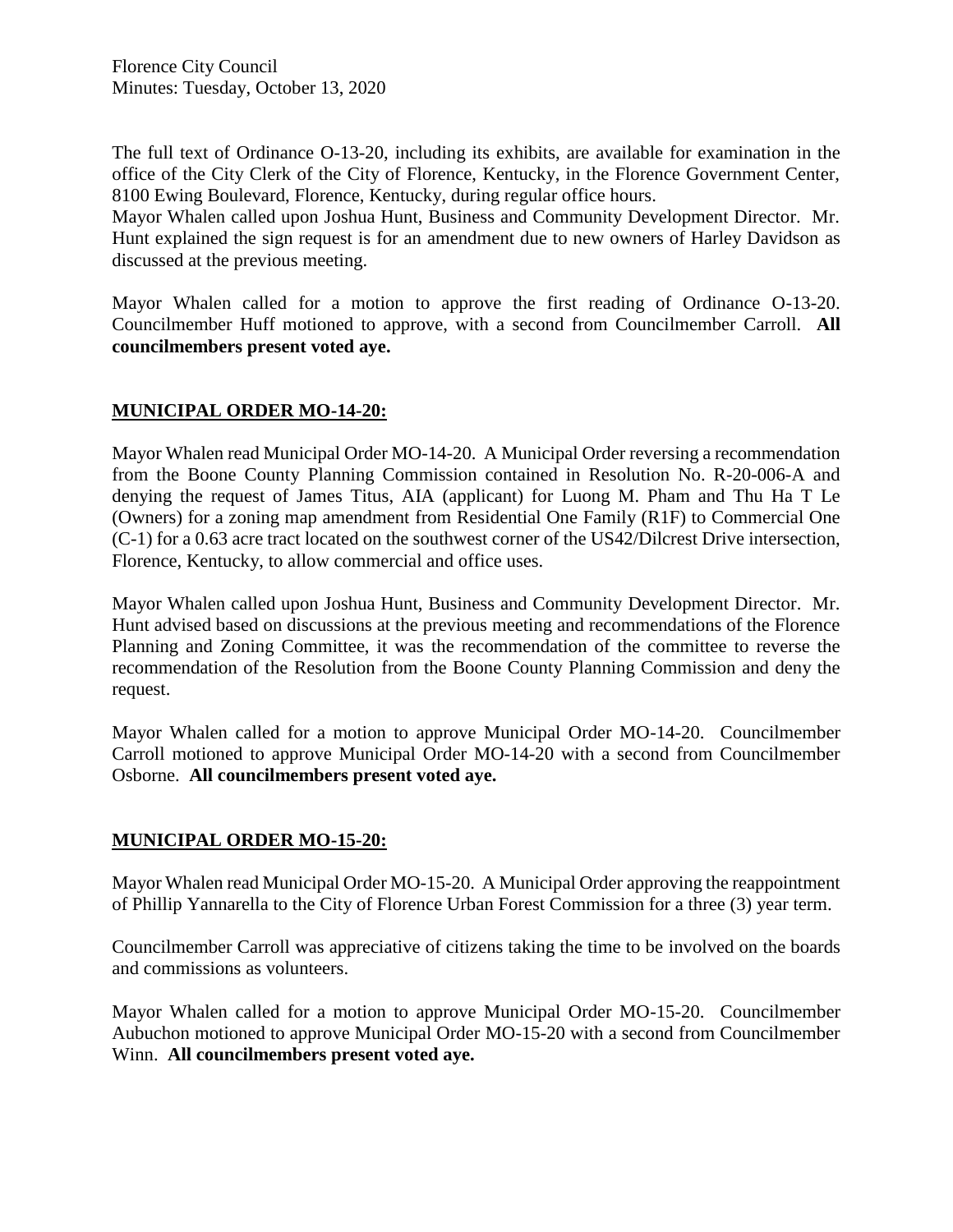## **MAYOR'S REPORT:**

- Fall Clean Up is scheduled for Monday, October 12 thru Sunday, October 18. Dispose of unwanted debris at our Public Services Maintenance Facility located at 7850 Tanners Lane, Monday through Friday, from 7:00 a.m. until 7:00 p.m., and Saturday and Sunday from 9:00 a.m.-7:00 p.m. Available for Florence residents only and must show proof of residency. Computer and electronic equipment will be accepted by Tri-State Escrap. Confidential documents will be accepted by Shred-It. We are not accepting tire, nonrechargeable batteries, oil, paint, antifreeze, insecticides, pesticides, and fungicides as these are hazardous waste. There will be a hazardous waste collection that takes place in November.
- We will be hosting a Halloween Night Out on Tuesday, October 27, 2020. Halloween Night Out will be held at the UC Health Stadium from 5:00-7:00 p.m., home of the Florence Y'alls. Enter through Freedom Way or Safeway Drive, stay in your car, drive to a checkpoint, and provide the number of children in your vehicle. As your car makes the way around the loop with your trunk open, each sponsor at the Spooky Station will have treats for your children.
- Trick or treat hours are Saturday, October 31, 2020, from 6:00 p.m. until 8:00 p.m. Please follow CDC Guidelines. If you want to participate, leave porch light on; if you do not want to participate, keep your porch light off.
- Property taxes have been sent out and can be paid at the Florence Government Center. Boone County Sheriff's Department is also stationed at our Finance Department and accepting payments for property taxes.
- The offices of the County Clerk and Circuit Clerk on our lower level remain closed. Driver licenses remains closed until the state allows them to have more than 50% of their staff in place. County Clerk is hopeful after the election to be able to bring back staff to Florence to allow residents to renew car tags in our building. Call the County Clerk and Circuit Clerk for any questions.
- We will have our annual leaf collection beginning October 26, 2020 through December 28, 2020. More information can be obtained from our website or call our Public Services Department.
- If you have an absentee ballot, there was a box previously located in the Florence Government Center in May, however, there is not a drop box located in our building now. You are able to drop off your absentee ballot at one of the Boone County Public Library branches in Florence, Hebron, or the Scheben Branch.

## **RECOGNITION:**

Mayor Whalen asked if any of the following desired recognition:

City Coordinator, Joshua R. Wice:

 Mr. Wice referenced a memo provided in the council packets from Vanessa Lenear, Community Events Coordinator. The city has been recognized by the Kentucky Recreation and Parks Society for a facility award and an outstanding program award. The KRPS recognized our new Kentaboo Park as a first class park. We were also awarded for an outstanding program for the Presidents' Day display.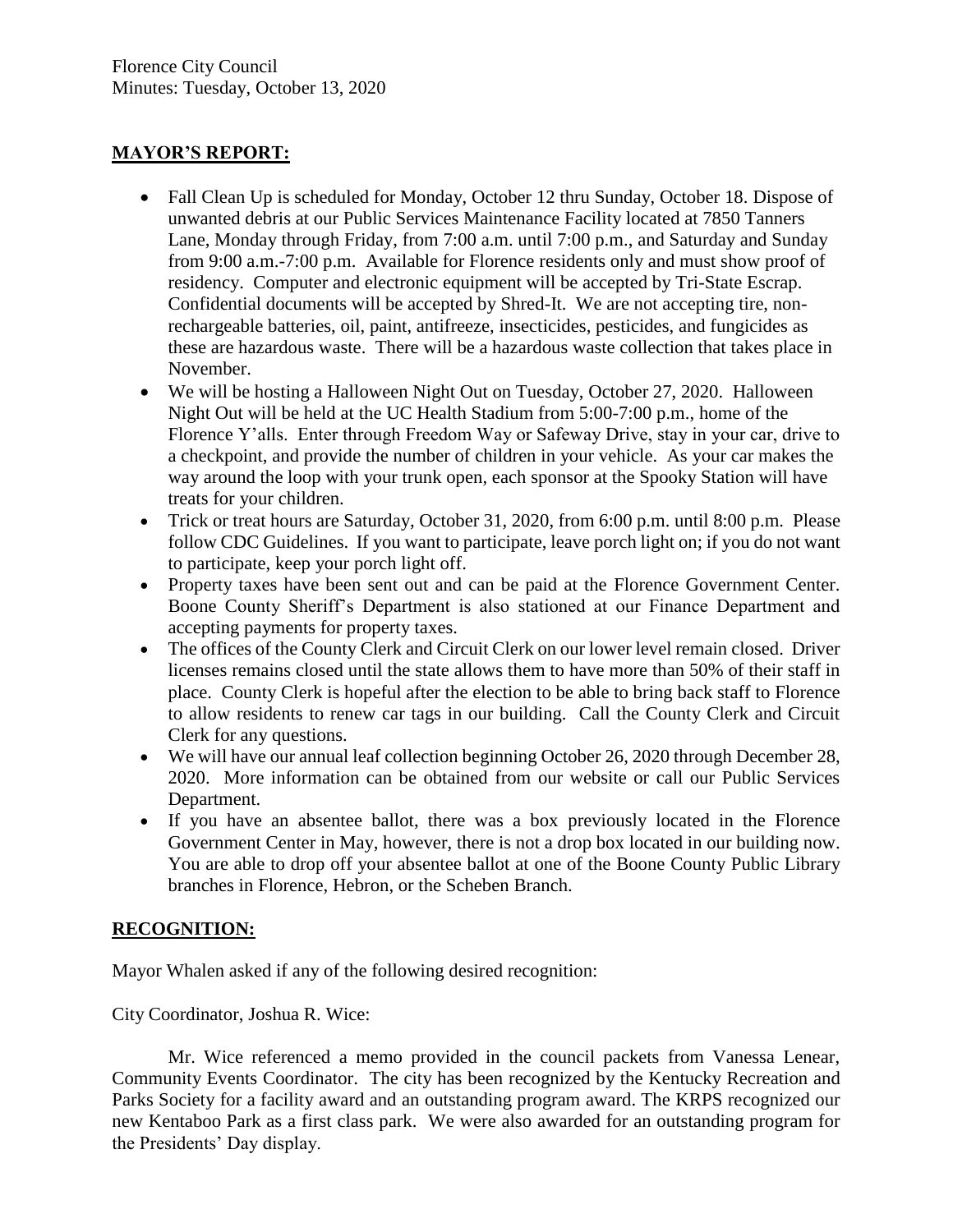Florence City Council Minutes: Tuesday, October 13, 2020

Mayor Whalen advised the Florence Y'all water tower is currently being painted. The painting should be complete in November and will return to our beloved Florence Y'all water tower after a fresh coat of paint.

Department Heads:

Fire/EMS Chief, Scott Knoll:

Chief Knoll did not desire recognition.

Chief of Police, Tom Grau:

Chief Grau did not desire recognition.

Members of City Council:

Councilmember Froelicher thanked Mayor Whalen for her help regarding the new development at Farmview. Councilmember Froelicher also thanked Chief Grau for the police officers apprehending the citizen the past weekend at Big Lots.

Councilmember Osborne inquired with regard to the project at Farmview. Mayor Whalen advised the property was approved and is properly zoned. She attended a meeting and was able to provide the answers to the citizens in attendance.

Audience:

None desired recognition.

## **EXECUTIVE SESSION:**

Mayor Whalen called for a motion to go into Executive Session pursuant to KRS 61.810 (1)(b) acquisition/sale of real property - where publicity would be likely to affect the value of property to be acquired for public use or to be sold by the city.

Councilmember Huff so moved with a second from Councilmember Winn. **All councilmembers present voted aye, the time being 6:24 p.m.** Mayor Whalen advised that no further business is anticipated to take place after the executive session.

Mayor Whalen called for a motion to come back into session after the Executive Session. Councilmember Aubuchon so moved, with a second from Councilmember Osborne. **All councilmembers present voted aye, the time being 6:45 p.m.**